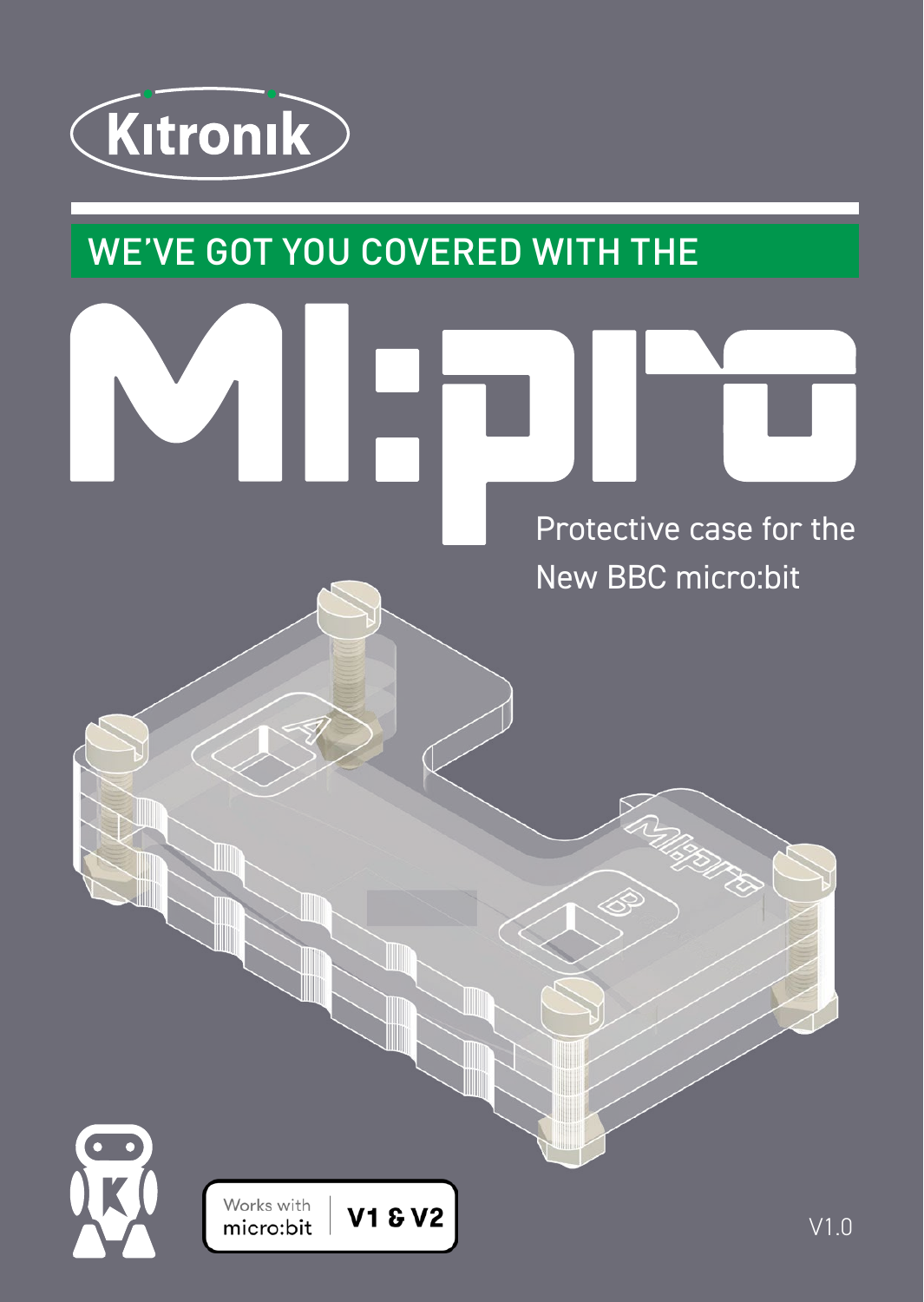## **BUILD INSTRUCTIONS**



**1** Push Large Screws through the front panel and lay flat with text facing down.





Stack each layer as shown onto the screws, then tighten the nuts. The micro:bit will sit, display towards the front panel, between the dividers in the middle.

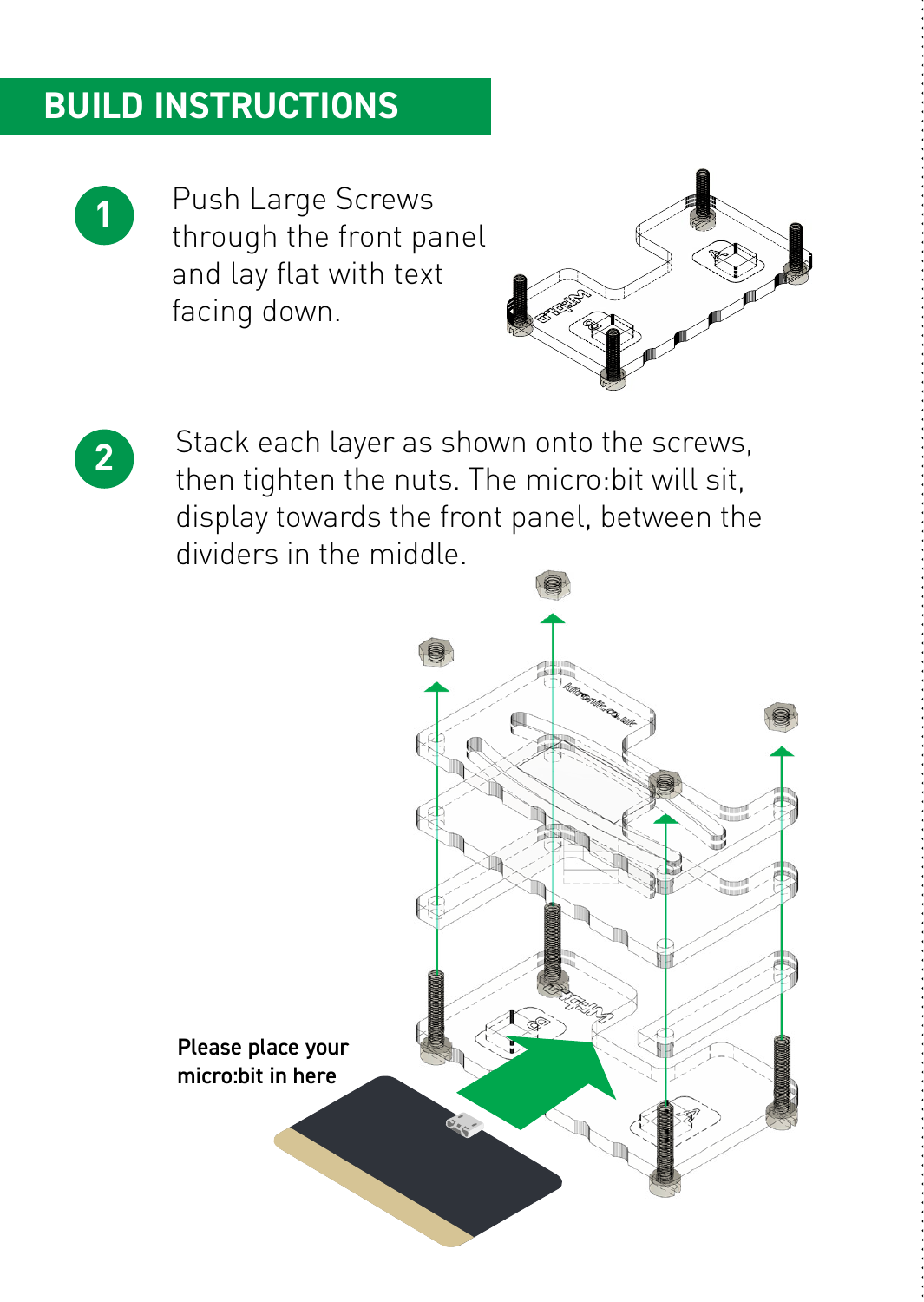

**3** Attach battery pack onto the back panel, using the provided sticky pad. The wires will thread neatly through the curved channels, and the sticky pad fits between them.



\*battery pack not included